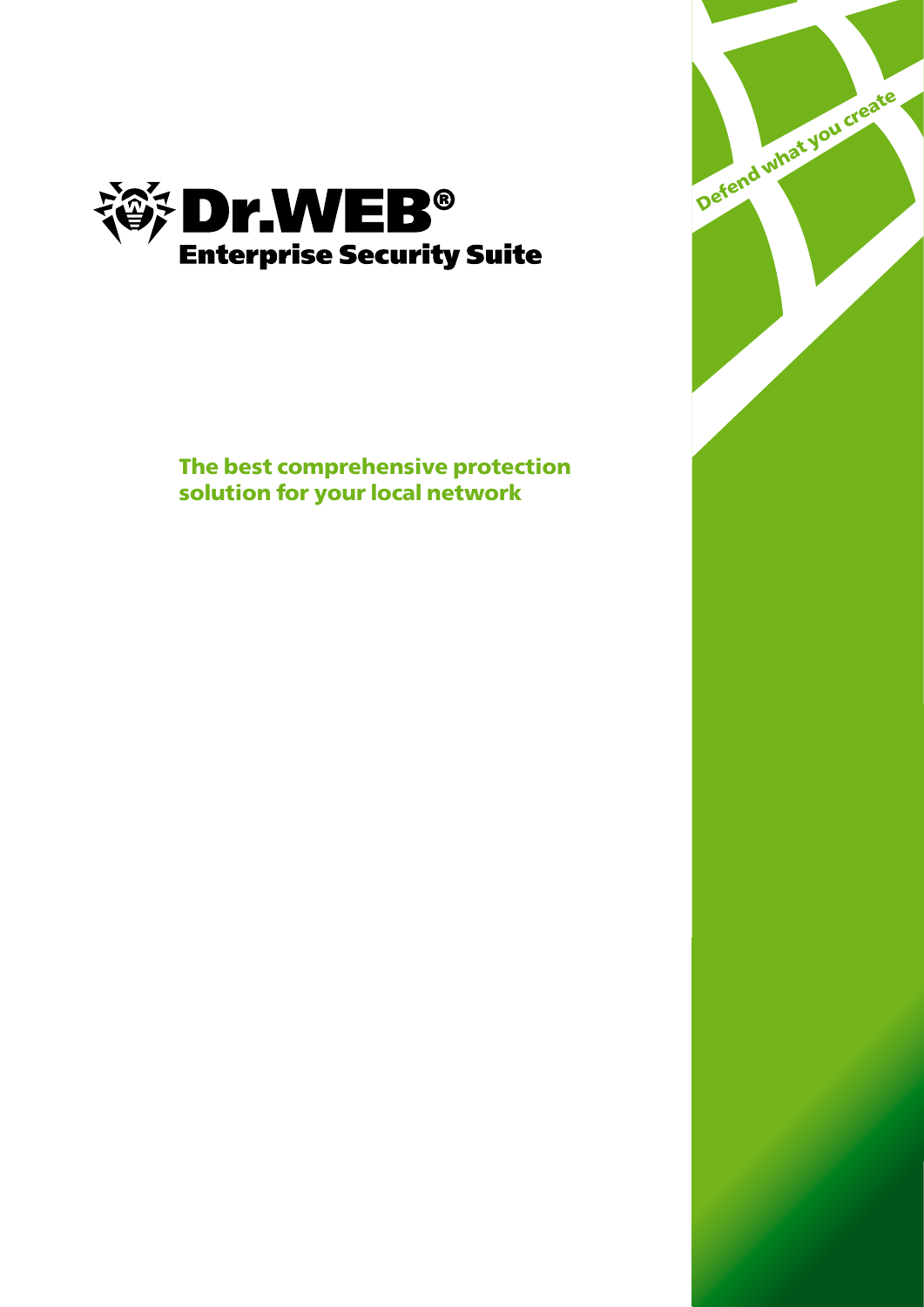

Document version: 1.0 Document status: approved Created date: 21.03.2011

This document describes distinguishing features of Dr.Web Enterprise Security Suite Control Center compared with competitive products. The comparison is based on information about features described by corresponding vendors in documentation for respective products.

This document provides comparison of the following products:

| Similar competitive solution* |                      |                      |                                                              |                                                                                               |  |  |
|-------------------------------|----------------------|----------------------|--------------------------------------------------------------|-----------------------------------------------------------------------------------------------|--|--|
| <b>Eset</b>                   | <b>Kaspersky Lab</b> | <b>McAfee</b>        | <b>Trend Micro</b>                                           | <b>Symantec</b>                                                                               |  |  |
| Remote<br>Administrator       | Administration Kit   | ePolicy Orchestrator | Client Server/Client<br>Server Messaging<br>Security for SMB | <b>Endpoint Security</b><br>Services (Endpoint<br>Protection and Net-<br>work Access Control) |  |  |

\* The products' latest versions were used for this comparison

## **General feature comparison table**

The table contains the following symbols:

- $\checkmark$  feature is available;  $\blacksquare$
- $\mathbf{x}$  feature is not available;  $\overline{\mathbf{r}}$
- if a cell is empty, no valid information, as to whether the feature in question is present in the product,  $\overline{\mathcal{L}}$ is available.

| <b>Functionality</b>                                                                                                       | Dr.Web | <b>McAfee</b> | <b>Kaspersky</b><br>Lab                | <b>Eset</b>                          | <b>Trend</b><br><b>Micro</b> | <b>Symantec</b>           |
|----------------------------------------------------------------------------------------------------------------------------|--------|---------------|----------------------------------------|--------------------------------------|------------------------------|---------------------------|
|                                                                                                                            |        |               | Support of different types of networks |                                      |                              |                           |
| Multi-platform server software<br>- server software available for<br>Unix-like operating systems as<br>well as for Windows |        | $\mathbf x$   | $\mathbf x$                            | $\mathbf x$                          | ×                            | ×                         |
| Different types of DBMS for the<br>anti-virus server                                                                       |        | $\mathbf x$   |                                        |                                      | $\mathbf x$                  |                           |
| Hierarchical multi-server anti-<br>virus network structure                                                                 |        |               |                                        |                                      | 7                            |                           |
| Aggregation of information<br>from several servers and its<br>presentation as summary<br>statistics                        |        |               |                                        | ?                                    |                              |                           |
| Support of TCP/IP (including<br>IPv6), IPX/SPX, NetBIOS                                                                    |        |               | $\sqrt{x/x}$ $\sqrt{x/x}$              |                                      | $\checkmark$ / x / x         |                           |
| A mobile user policy including<br>an option to update the soft-<br>ware over the Internet                                  |        |               |                                        | Created<br>manually/<br>$\checkmark$ | $\mathbf x$                  | $\boldsymbol{\mathsf{x}}$ |
| Option to encrypt communica-<br>tion between different system<br>components                                                |        |               |                                        |                                      |                              |                           |

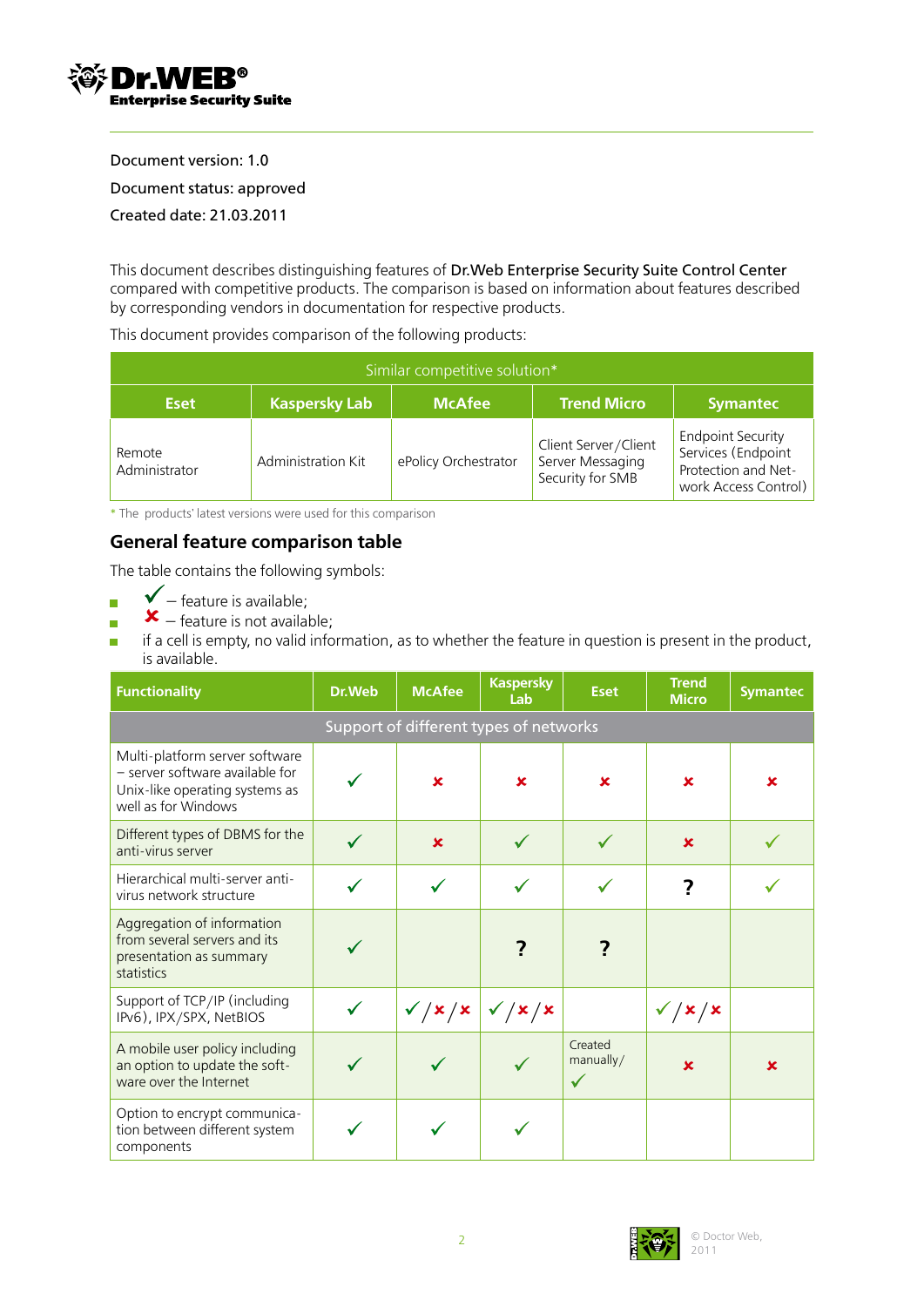

| <b>Functionality</b>                                                                                                            | Dr.Web    | <b>McAfee</b>                     | <b>Kaspersky</b><br>Lab | <b>Eset</b>                                                         | <b>Trend</b><br><b>Micro</b>                                               | <b>Symantec</b>                                                  |
|---------------------------------------------------------------------------------------------------------------------------------|-----------|-----------------------------------|-------------------------|---------------------------------------------------------------------|----------------------------------------------------------------------------|------------------------------------------------------------------|
| Automatic distribution of<br>agents between several servers<br>for load balancing, retrieval of<br>updates by a selected server |           |                                   | ×                       | $\pmb{\times}$                                                      |                                                                            | ×                                                                |
| Protected network size                                                                                                          | No limits | Up to 250<br>thousand<br>machines |                         | no more than<br>1000 clients<br>connected<br>simultane-<br>ously to | One Trend<br>Micro Secu-<br>rity Server can<br>serve up to<br>2500 clients | Unknown                                                          |
|                                                                                                                                 |           | Installation and updating         |                         |                                                                     |                                                                            |                                                                  |
| Retrieval of updates by one<br>server and their subsequent<br>transfer to other servers directly<br>or via other hosts          |           |                                   |                         | ×                                                                   | ×                                                                          | Via comput-<br>ers in the<br>network<br>or via the<br>LiveUpdate |
| Computers retreive updates via<br>a proxy server                                                                                | New!      | $\pmb{\times}$                    |                         |                                                                     |                                                                            |                                                                  |
| Special data compression algo-<br>rithms for traffic minimization                                                               |           |                                   |                         |                                                                     |                                                                            |                                                                  |
| Bandwidth allocation in se-<br>lected IP subnets                                                                                | New!      |                                   | $\checkmark$            |                                                                     |                                                                            |                                                                  |
| Bandwidth allocation in certain<br>IP subnets for a specified period<br>of time                                                 | ×         |                                   |                         |                                                                     |                                                                            |                                                                  |
| Centralized updating for<br>virus databases and anti-virus<br>software installed on protected<br>computers                      |           |                                   |                         |                                                                     |                                                                            |                                                                  |
| Centralized remote installation<br>of anti-virus software on per-<br>sonal components and servers                               |           |                                   |                         | Procedure<br>unclear                                                |                                                                            |                                                                  |
| Restart updating after an error<br>has occurred                                                                                 |           |                                   |                         |                                                                     |                                                                            |                                                                  |
| Forced updating for failed<br>components of the software<br>installed on user machines                                          |           |                                   |                         |                                                                     |                                                                            |                                                                  |
| On demand updating                                                                                                              |           | ✓                                 |                         | ✓                                                                   |                                                                            |                                                                  |
| Automatic updating                                                                                                              |           |                                   |                         | ✓                                                                   |                                                                            |                                                                  |
| Customizable updating sched-<br>ules                                                                                            |           |                                   |                         |                                                                     |                                                                            |                                                                  |
| Configuration of client updat-<br>ing schedules from the admin-<br>istration server                                             |           |                                   |                         |                                                                     |                                                                            |                                                                  |
| Create restore point prior to<br>agent installation and restore<br>deleted computers                                            | New!      |                                   |                         |                                                                     |                                                                            |                                                                  |

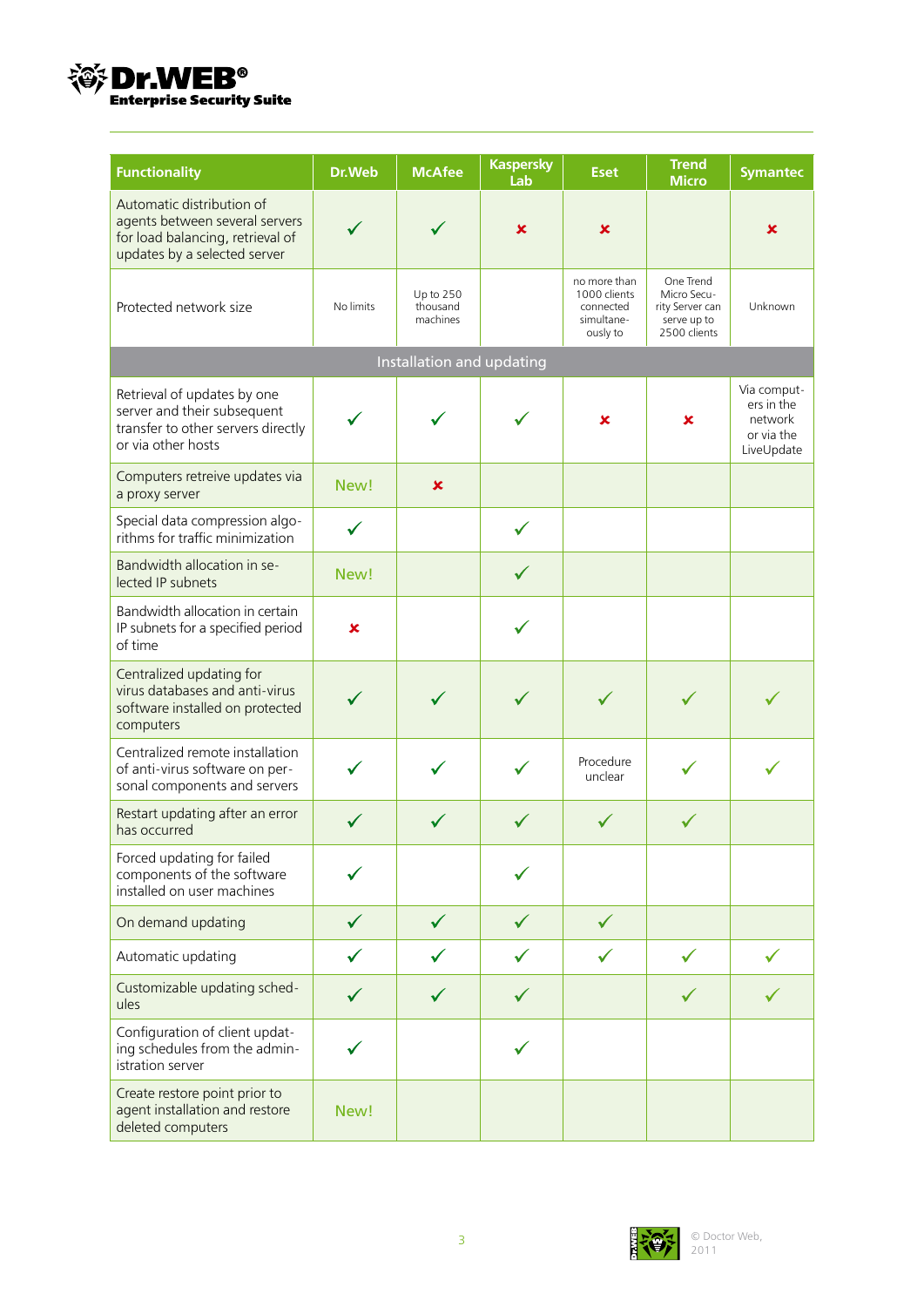

| <b>Functionality</b>                                                                                                                                                                                                      | Dr.Web                      | <b>McAfee</b> | <b>Kaspersky</b><br>Lab                                            | <b>Eset</b>      | <b>Trend</b><br><b>Micro</b> | <b>Symantec</b>  |
|---------------------------------------------------------------------------------------------------------------------------------------------------------------------------------------------------------------------------|-----------------------------|---------------|--------------------------------------------------------------------|------------------|------------------------------|------------------|
| Version upgrade control,<br>customizable list of updated<br>components and verbosity level<br>for the log of data exchange<br>between the server and agents                                                               |                             |               | ×                                                                  |                  | $\checkmark$ / x             |                  |
| Adding custom components<br>to products or new products,<br>which also will be synchronized                                                                                                                               |                             |               |                                                                    |                  | $\boldsymbol{\mathsf{x}}$    | ×                |
| Installing products from third-<br>party developers                                                                                                                                                                       |                             | ✓             | $\checkmark$                                                       | $\checkmark$     | $\mathbf x$                  | ×                |
| Authorization required for<br>remote installation                                                                                                                                                                         |                             |               | ✓                                                                  | ✓                |                              | ×                |
| Remote installation according<br>to Active Directory policies                                                                                                                                                             |                             | ×             |                                                                    |                  | $\mathbf x$                  |                  |
| Centralized installation utilizing<br>Login Script                                                                                                                                                                        |                             | $\checkmark$  | $\checkmark$                                                       | ✓                | $\checkmark$                 |                  |
| A local computer connects to the<br>server, in the case if the if it can't be<br>established by the latter (blocked<br>by a firewall, opening ports on a<br>client machine is not allowed, client<br>IP is unknown, etc.) |                             |               |                                                                    |                  |                              |                  |
| Scan network to detect unpro-<br>tected computers                                                                                                                                                                         | $\checkmark$                | $\checkmark$  | ✓                                                                  |                  | ✓                            | $\checkmark$     |
| Search and uninstall third-party<br>security software                                                                                                                                                                     | Improved!                   | ✓             | ×                                                                  |                  | $\pmb{\times}$               | ×                |
| Selection and configuration of<br>software components before<br>their installation                                                                                                                                        |                             |               | Custom<br>installation<br>packages are<br>used for this<br>purpose |                  |                              |                  |
| Backup critical anti-virus server<br>data                                                                                                                                                                                 |                             |               | ×                                                                  |                  | ×                            |                  |
| Centralized quarantine                                                                                                                                                                                                    |                             |               |                                                                    |                  |                              |                  |
| Custom quarantine size                                                                                                                                                                                                    |                             |               |                                                                    |                  |                              |                  |
|                                                                                                                                                                                                                           |                             |               | Flexible information security policies                             |                  |                              |                  |
| Centralized configuration of<br>the anti-virus software even for<br>computers currently offline                                                                                                                           | $\checkmark$ / $\checkmark$ |               | $\checkmark$ / $\checkmark$                                        |                  | $\checkmark$ / x             |                  |
| Settings updates by the server                                                                                                                                                                                            |                             | $\checkmark$  |                                                                    | ×                |                              | $\checkmark$     |
| Simplified administration<br>through the grouping mecha-<br>nism, group replication be-<br>tween servers                                                                                                                  |                             |               |                                                                    | $\checkmark$ / x | $\checkmark$ / x             | $\checkmark$ ) ? |
| Usage policies, policies prohib-<br>iting users to change anti-virus<br>settings                                                                                                                                          |                             | ✓             |                                                                    | ×                |                              |                  |

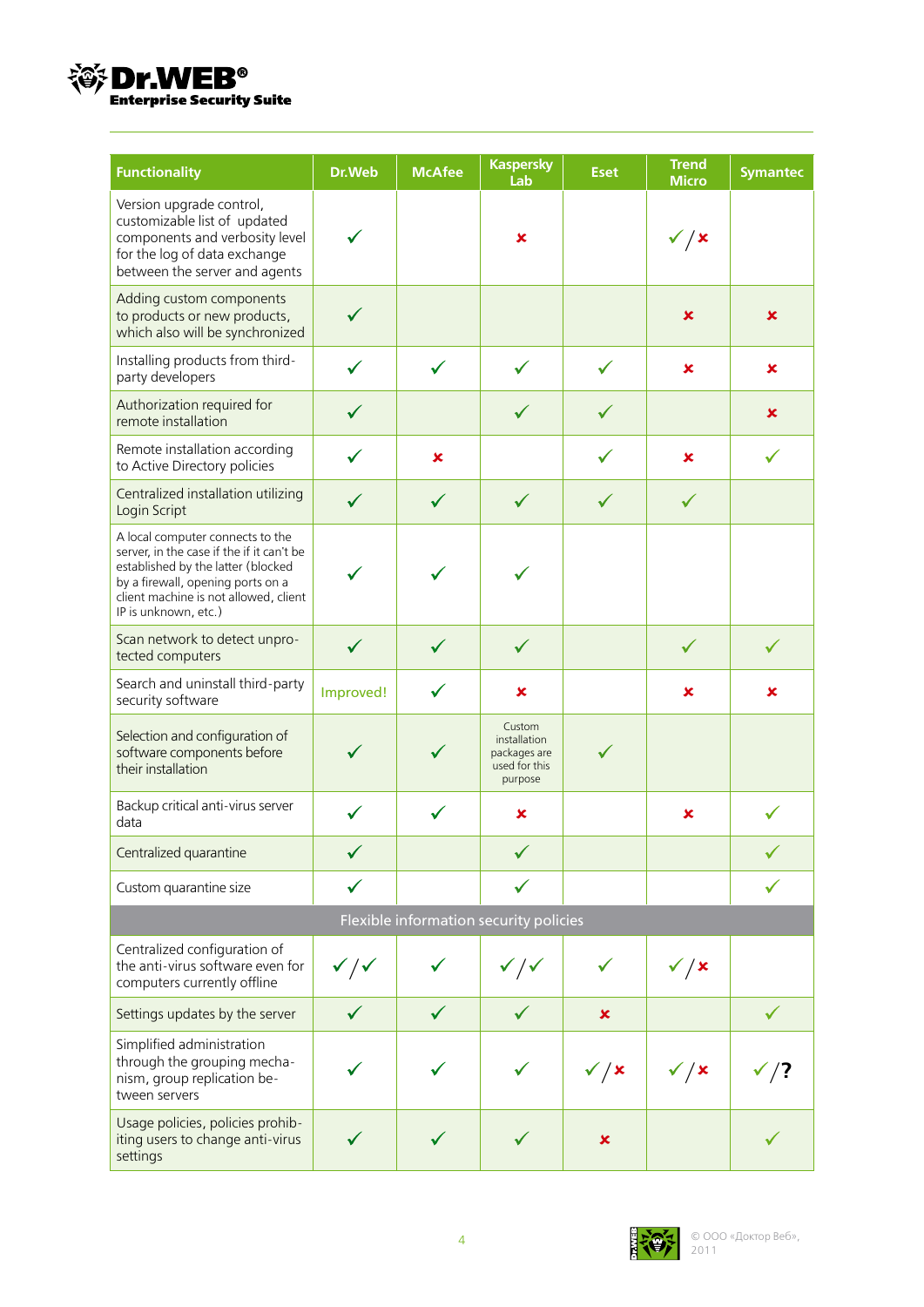

| <b>Functionality</b>                                                                                                            | Dr.Web       | <b>McAfee</b>             | <b>Kaspersky</b><br>Lab | <b>Eset</b>                             | <b>Trend</b><br><b>Micro</b> | <b>Symantec</b> |
|---------------------------------------------------------------------------------------------------------------------------------|--------------|---------------------------|-------------------------|-----------------------------------------|------------------------------|-----------------|
| Individual access permissions<br>for different administrators and<br>users                                                      |              |                           |                         |                                         |                              |                 |
| Configuration of anti-virus<br>software by users according to<br>their permissions                                              |              |                           |                         |                                         |                              |                 |
| Switching between user and<br>administrator management<br>modes                                                                 | Improved!    |                           |                         |                                         |                              |                 |
| Disable removal of the anti-<br>virus software by a user                                                                        |              |                           |                         | ✓                                       | ✓                            |                 |
| Include a computer into several<br>groups                                                                                       |              |                           |                         |                                         |                              |                 |
| Move and rename groups                                                                                                          | $\checkmark$ |                           |                         |                                         |                              |                 |
|                                                                                                                                 |              | Network status monitoring |                         |                                         |                              |                 |
| Control network protection<br>virtually from any computer -<br>platform-independent admin-<br>istration tools                   |              | ×                         | ×                       |                                         |                              |                 |
| Administrator web interface                                                                                                     |              | $\checkmark^*$            | ×                       | ×                                       | $\checkmark$                 | Requires JRE    |
| Easy protection monitoring<br>with computers divided into<br>groups according to their secu-<br>rity status                     |              |                           | ×                       |                                         |                              |                 |
| Monitoring virus events and<br>status of anti-virus software<br>packages and operating<br>systems on all protected<br>computers |              |                           |                         |                                         |                              |                 |
| Computer search over the<br>network, mask-based search                                                                          |              |                           | $\checkmark$ / x        | $\checkmark$ / $\checkmark$<br>$\prime$ | $\checkmark$ / x             |                 |
| Search for connected stations<br>by pre-defined parameters                                                                      |              |                           |                         | ✓                                       |                              |                 |
| Verify compliance of protected<br>computers with established<br>policies, controlled access to<br>the network                   |              |                           |                         |                                         | ×                            |                 |
| Read-only access to the Control<br>center                                                                                       | Improved!    |                           |                         | $\checkmark$                            |                              |                 |
| Administration audit                                                                                                            | Improved!    |                           |                         | ×                                       |                              |                 |
| Adjustableclient and<br>administrator permissions                                                                               | New!         |                           |                         |                                         |                              |                 |

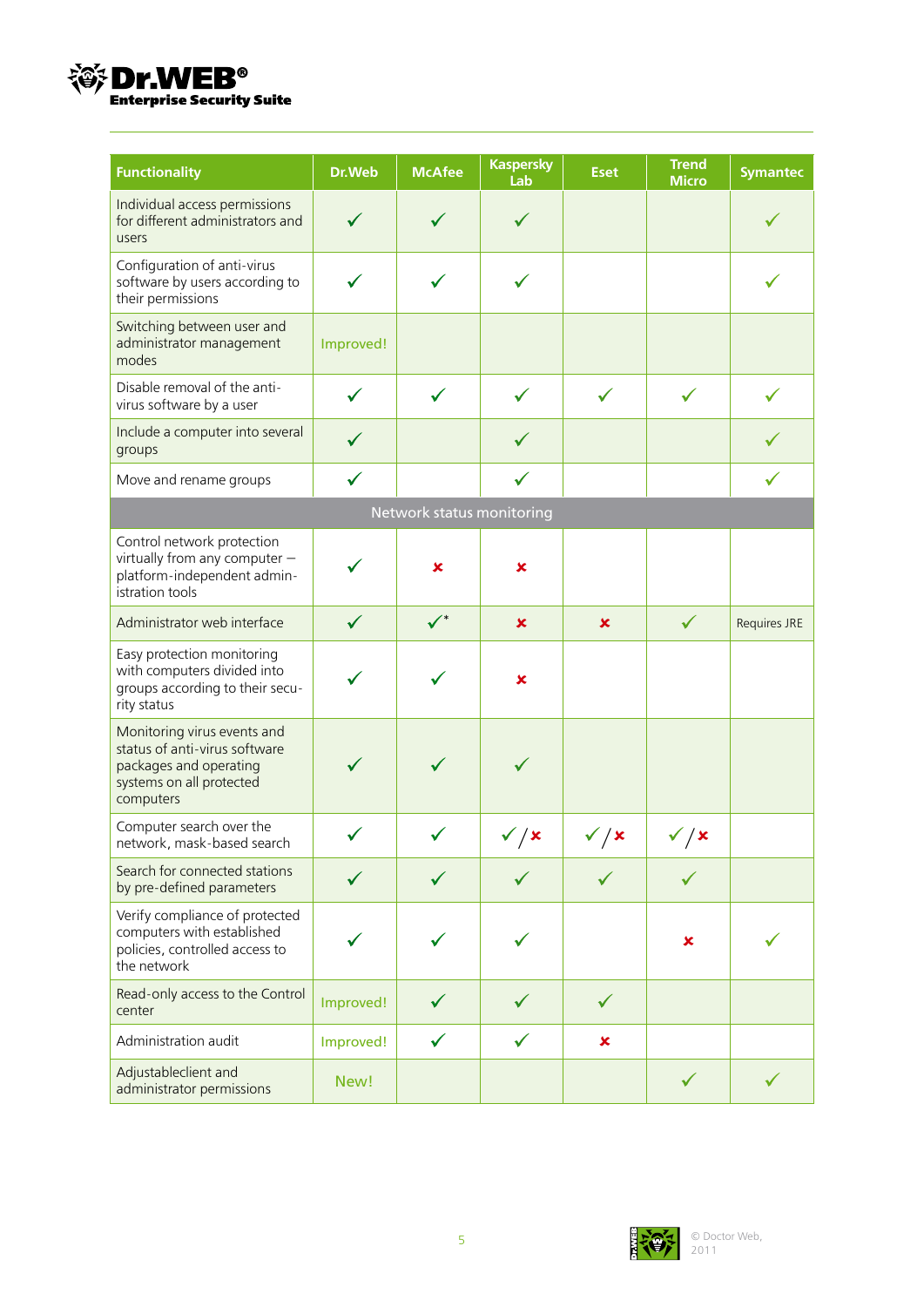

| <b>Functionality</b>                                                                                                        | Dr.Web               | <b>McAfee</b>                       | <b>Kaspersky</b><br>Lab | <b>Eset</b>  | <b>Trend</b><br><b>Micro</b> | <b>Symantec</b> |
|-----------------------------------------------------------------------------------------------------------------------------|----------------------|-------------------------------------|-------------------------|--------------|------------------------------|-----------------|
|                                                                                                                             |                      | <b>Hosts protection</b>             |                         |              |                              |                 |
| Control over protection of Win-<br>dows PCs and servers                                                                     | $\checkmark$         |                                     |                         |              | ✓                            |                 |
| Administer anti-virus software<br>for Novell NetWare file servers                                                           | ✓                    |                                     |                         |              |                              |                 |
| Administer anti-virus software<br>used on devices running Win-<br>dows Mobile                                               |                      |                                     |                         |              |                              |                 |
| Administer anti-virus software<br>for Unix mail servers                                                                     |                      | ×                                   | ×                       | $\checkmark$ | ×                            |                 |
| Spam filtering                                                                                                              | $\checkmark$         | Separate<br>product                 | ✓                       | $\checkmark$ | ✓                            |                 |
| Protection from all types of<br>malicious objects                                                                           |                      | $x^{\ast\ast}$                      |                         | ✓            |                              | ✓               |
| Adjustable scanning priority                                                                                                | $\checkmark$         |                                     | $\checkmark$ / x        |              | ×                            |                 |
| Multi-thread scanning                                                                                                       | <b>BurstScan</b>     | $\mathbf x$                         | ×                       |              |                              |                 |
| Forced disconnection from the<br>network while scanning is be-<br>ing performed                                             | New!                 |                                     |                         |              |                              |                 |
| SMTP, POP3, IMAP traffic scan                                                                                               |                      |                                     |                         |              |                              |                 |
| POP3S traffic scan                                                                                                          | New!                 |                                     |                         |              |                              |                 |
| <b>IMAP</b> traffic scan                                                                                                    | New!                 |                                     |                         |              |                              |                 |
| HTTP-traffic scan                                                                                                           | $\checkmark$         | Separate<br>product                 |                         |              |                              |                 |
| Customizable list of applica-<br>tions whose traffic will be<br>scanned and scan exceptions.<br>Adjustable controlled ports |                      | Separate<br>product                 |                         |              | $x / \sqrt$                  |                 |
| Block access to local resources<br>and web-sites on the Internet                                                            |                      | Separate<br>products                | $\checkmark$ / x        |              |                              |                 |
| Block access to protected direc-<br>tories and removable data-<br>storage devices                                           |                      | Separate<br>$product -$<br>Host DLP |                         |              |                              |                 |
| Firewall                                                                                                                    | New!                 |                                     |                         |              | ✓                            | $\checkmark$    |
| Protection of system files and<br>Registry branches                                                                         | System<br>Protection |                                     |                         |              |                              |                 |
| Russification of the product,<br>documentation and technical<br>support in Russian                                          |                      | $\checkmark$ / x                    | $\checkmark$            | ?            |                              |                 |

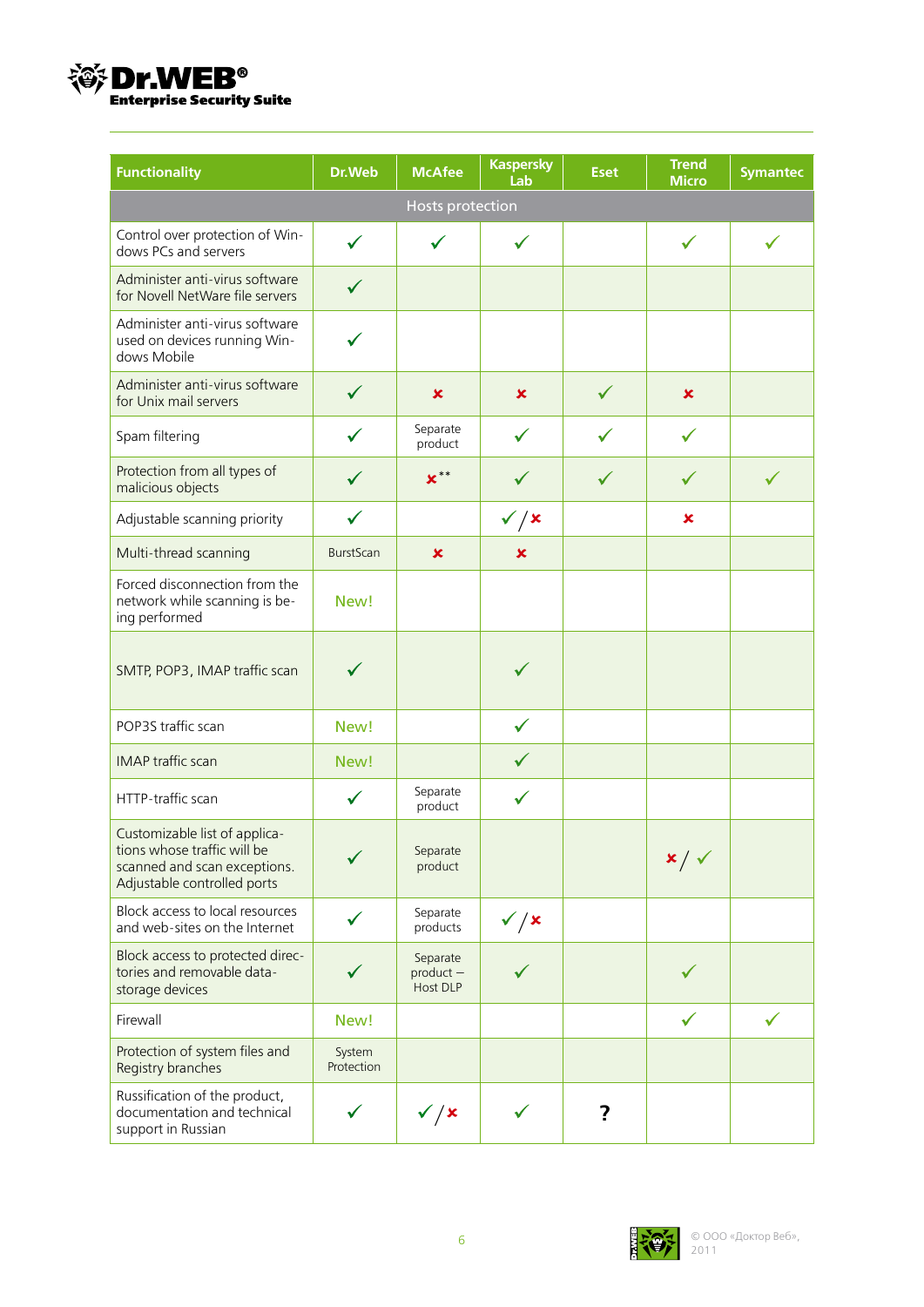

| <b>Functionality</b>                                                                                                                       | Dr.Web                      | <b>McAfee</b>                 | <b>Kaspersky</b><br>Lab     | <b>Eset</b> | <b>Trend</b><br><b>Micro</b> | <b>Symantec</b> |
|--------------------------------------------------------------------------------------------------------------------------------------------|-----------------------------|-------------------------------|-----------------------------|-------------|------------------------------|-----------------|
| Notifications about threats of different types for administrators and users                                                                |                             |                               |                             |             |                              |                 |
| Notifications about detected<br>threats for users                                                                                          |                             |                               |                             |             |                              |                 |
| Information messages for users                                                                                                             | $\checkmark$                |                               |                             | ✓           |                              |                 |
| Alerts sent if an action has<br>been taken according to a<br>redefined rule                                                                | ***                         |                               |                             |             |                              |                 |
| Editable administrator notifica-<br>tion templates                                                                                         |                             |                               | ×                           |             |                              |                 |
| Customizable responses to in-<br>cidents (notify an administrator<br>via e-mail or via NetSend)                                            | $\checkmark$ / $\checkmark$ |                               |                             |             |                              | √ / ×           |
|                                                                                                                                            |                             | <b>Reports and statistics</b> |                             |             |                              |                 |
| Built-in reporting system                                                                                                                  | $\checkmark$                |                               | ✓                           |             | ✓                            |                 |
| Generating reports according<br>to the administrator-defined<br>schedule and sending such<br>reports over e-mail and mailing<br>of reports | $\checkmark$ / $\checkmark$ | $?$ / $\times$                | $\checkmark$ / $\checkmark$ | ✓           |                              |                 |
| Generate virus activity graphs,<br>retrieve statistics regarding<br>detected malware and actions<br>performed with viruses.                |                             |                               |                             |             |                              |                 |
| Customizable list of informa-<br>tion types that will be added to<br>statistics table and stored in the<br>server's database               |                             |                               |                             |             |                              |                 |
| Centralized analysis of statisti-<br>cal information from several<br>servers                                                               |                             |                               | ×                           |             |                              |                 |
| Возможность экспорта<br>отчетов                                                                                                            |                             |                               |                             |             |                              |                 |

\* Requires Java Runtime Environment Another disadvantage is that Installation of JRE requires a system reboot.

\*\* No anti-phishing for a browser or e-mail client, no HTTP real-time scan. A separate product is available to scan traffic at the entry point between the local network and the Internet (the former title is Web Washer).

\*\*\* Including an opportunity to write a custom event handler using any script language.

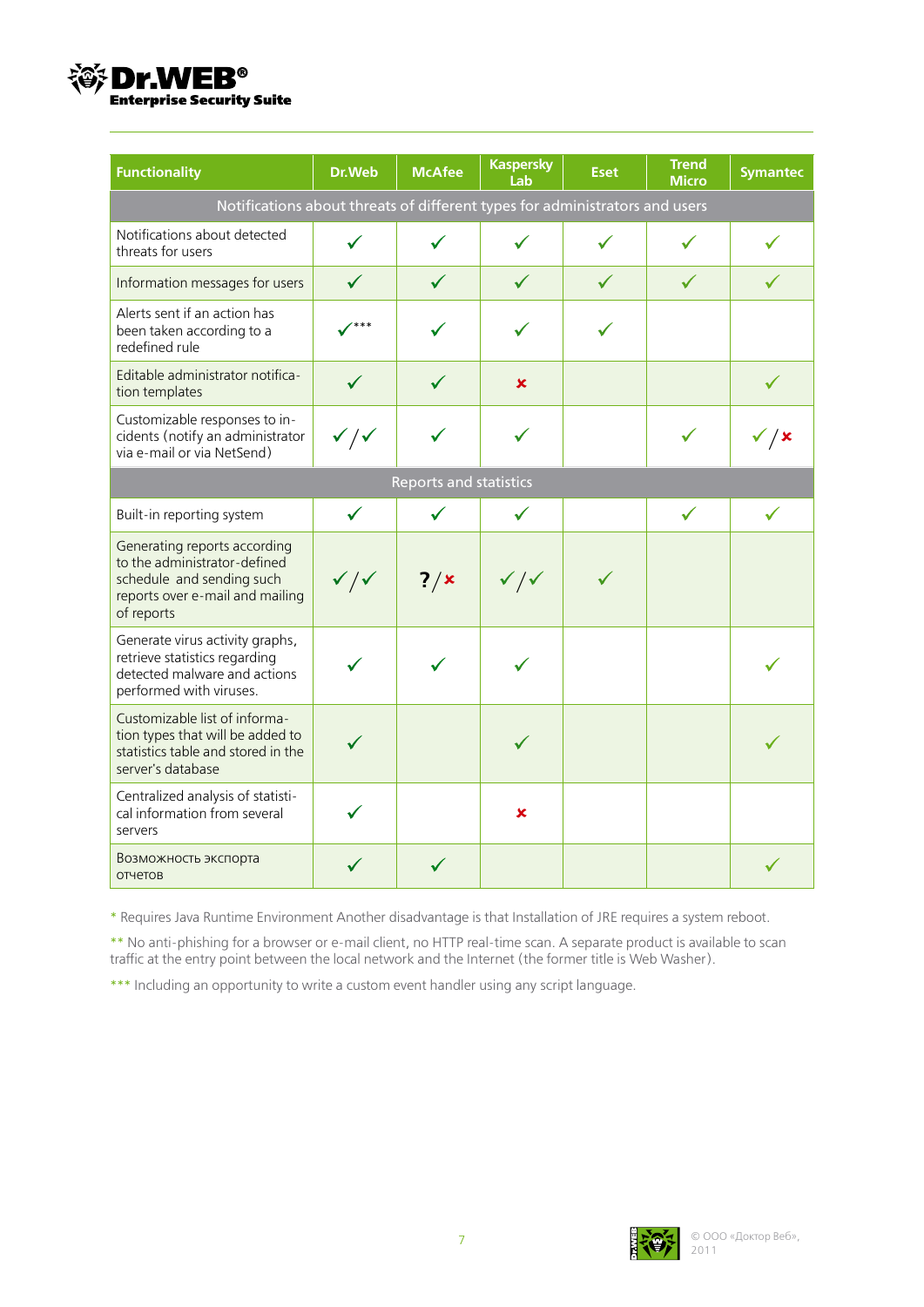

# **Conclusions**

The comparison provided in the table above shows that Dr.Web Enterprise Security Suite is a unique product.

## Comprehensive protection from existing threats

Dr.Web Enterprise Security Suite provides reliable protection from most existing threats. Its quality of curing and reliable self-protection capabilities leave no loophole for viruses and other malware to find their way into the protected environment. The built-in firewall and the office control help prevent viruses from exploiting the vulnerabilities of operating systems and applications and allow you to control the operation of installed programs.

### Increased labour productivity

A deployment of Dr.Web Enterprise Security Suite gives an instant effect. Because the product provides comprehensive protection, the inflow of spam is cut completely, resulting in a much more productive working environment — important messages no longer get lost in a hefty volume of spam e-mails. In addition, computers in the network are no longer at risk of getting infected, which eliminates downtimes due to virus attacks and subsequent necessary system restoration.

## Upholding reputation

With Dr. Web Enterprise Security Suite protecting the network criminals won't be able to turn it into the source of viruses and spam that may get onto customers' computers. Doctor Web's software helps you safeguard your reputation as a trustworthy partner.

#### Lower unrelated costs

With Dr. Web Enterprise Security Suite in a network, system administrators no longer spend time dealing with virus outbreaks. The solution also decreases the number of outages, as there are no virus incidents to neutralize or damages to repair.

### Saved local traffic

The solution utilizes a specifically-designed data transfer protocol for TCP/IP, IPX and NetBIOS networks supporting special traffic compression algorithms to ensure low bandwidth consumption. The optimized protocol supporting data compression between an agent and a server ensures low traffic usage.

### Simple license configuration

Dr.Web Enterprise Security Suite enjoys a flexible licensing system. With Dr.Web you purchase only components you need and nothing more. System administrators can take advantage of the Dr.Web LiveDemo service to test a desired software configuration on Doctor Web's server before purchasing it.

### Minimal cost

Dr.Web Enterprise Security Suite is a comprehensive solution. It encompasses all required protection components and the single Control center. System administrators don't need to install a variety of products that may often suffer compatibility issues and can collect statistics with one press of a button. This product's support of Unix and its built-in database distinguish it from numerous competitive solutions and allow it to be deployed at minimal cost. Customers do not need to purchase expensive new hardware to use Dr.Web.

# **Experience with large projects**

Among Doctor Web's customers are major national and international companies and banks, as well as Russia's government and educational institutions and scientific research institutes. Many of these entities have tens of thousands of computers in their networks. Moreover, Russia's highest government institutions entrust their information security to Doctor Web.

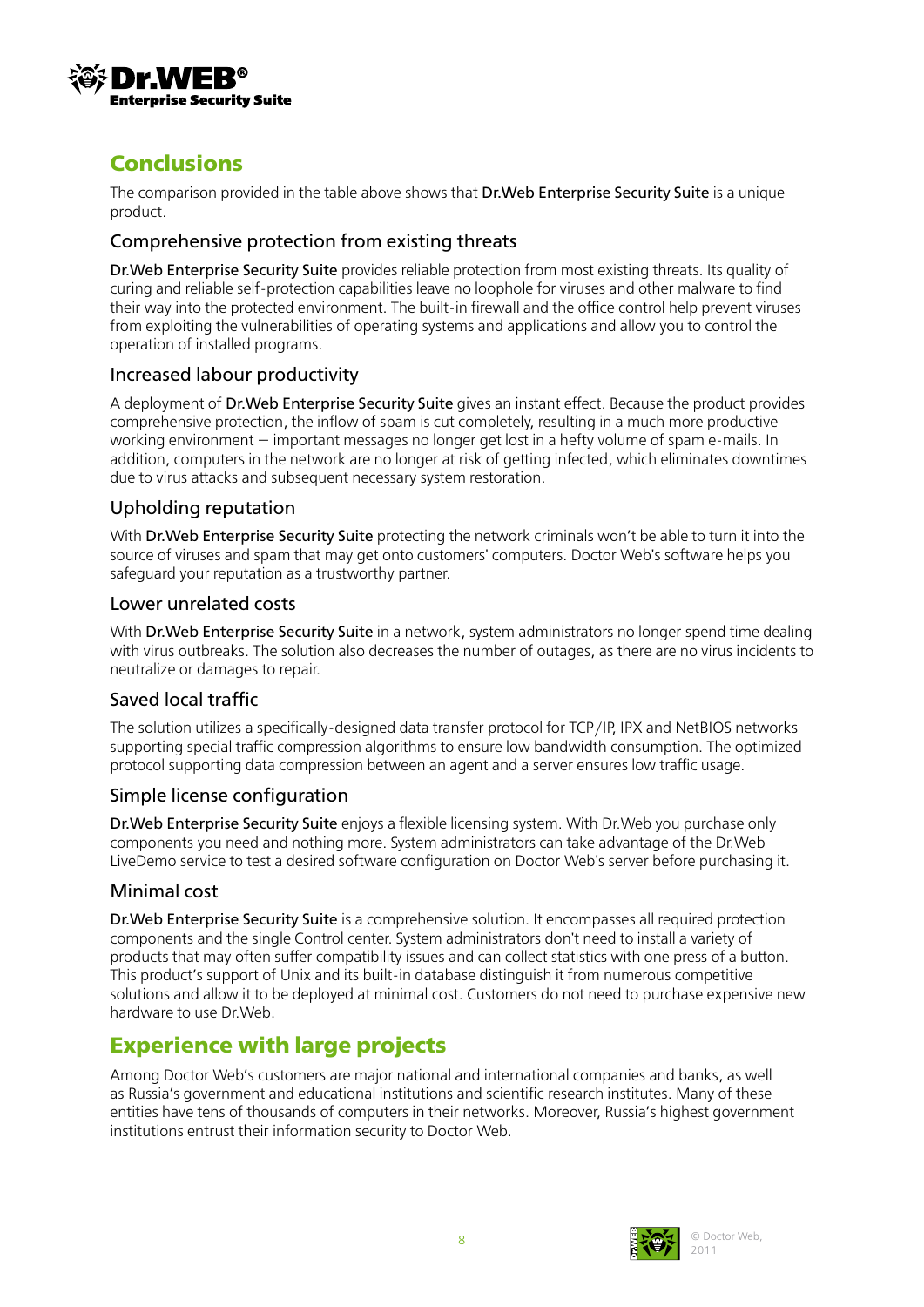

#### Single anti-virus control center

Dr.Web Enterprise Security Suite is an integrated solution that allows to deploy a protection system using one distribution. It simplifies deployment and often reduces acquisition costs. Dr.Web Enterprise Security Suite is a client-server software that enables control over protection of:

- Desktops and laptops running Microsoft Windows and Mac OS X.
- Winidows and Novell NetWare file servers.  $\overline{\phantom{a}}$
- Unix, Microsoft Exchange, IBM Lotus, mail servers.  $\overline{\phantom{a}}$
- Mobile devices running Windows Mobile.

A system administrator can choose to deploy a Dr.Web Enterprise Security Suite network via the webinterface, take advantage of the Active Directory or install the software manually. Installation can still be performed even if the host is unreachable for the anti-virus server.

Manage the anti-virus network with Dr.Web Enterprise Security Suite from virtually any computer connected to the Internet, regardless of its operating system. The only requirement is a web browser. Dr.Web Enterprise Security Suite allows administrators working within the network or remotely over the Internet to centrally manage all components of the anti-virus protection, monitor the status of all protected hosts, receive notifications about virus incidents and set up automatic responses to them. You only need a connection between the administrator's computer and the anti-virus server. Easy deployment and administration, flexible configuration of client installer packages, quick and efficient distribution of virus databases' updates between clients without additional configuration and update schedule are distinguishing advantages of Dr.Web Enterprise Security Suite.

#### Low-cost administration

The Control Center's maintenance costs are reduced to a minimum thanks to simple administration routines and the Web-administrator's ability to provide an at-a-glance view of the entire corporate antivirus network from anywhere in the world. The versatile Web-administrator, combined with the solution's seamless integration with Windows NAP and the option to create custom event handlers in any script language, reduces the workload of system administrators by freeing them of daily anti-virus routines. The deployment of Dr.Web Enterprise Security Suite on all nodes in the network can reduce to zero restoration costs arising after a viral attack.

### Exceptional scalability

Equally reliable in networks of any scale and structural complexity, from small workgroup networks to distributed intranets with tens of thousands of hosts, the Control Center offers exceptional scalability. Interaction between the anti-virus servers of the Control Center (which is connected to a SQL-server used for data storage) and between the servers and protected workstations that make up the complex communication system is organized hierarchically.

This results in a single anti-virus network of interconnected workstations, making it possible to collect information about the entire network on one server. The hierarchical organization makes the Control Center the perfect choice for multi-branch companies whose networks are not connected to the Internet. Even if one server is disconnected from the network the network will still maintain a required level of security. The hierarchical organization makes the Control Center the perfect choice for multi-branch companies whose networks are not connected to the Internet.

## Widest range of supported operating systems and networking protocols

The architecture of the Dr. Web Enterprise Security Suite server software lets you use it on servers running both Windows, and UNIX, the feature unavailable in competitive solutions. Dr.Web Enterprise Security Suite can be installed under virtually any operating system. Installation does not require any changes in the existing infrastructure.

The solution can work with several network protocols simultaneously to establish communication between the anti-virus sever and agents: TCP / IP, IPX / SPX, NetBIOS, which allows the use Dr. Web Enterprise Security Suite in a variety of networks. Communication between different components of the system can be encrypted to ensure secure communication between anti-virus network components, thus making it safe to administer the network from any computer anywhere in the world. The integrated

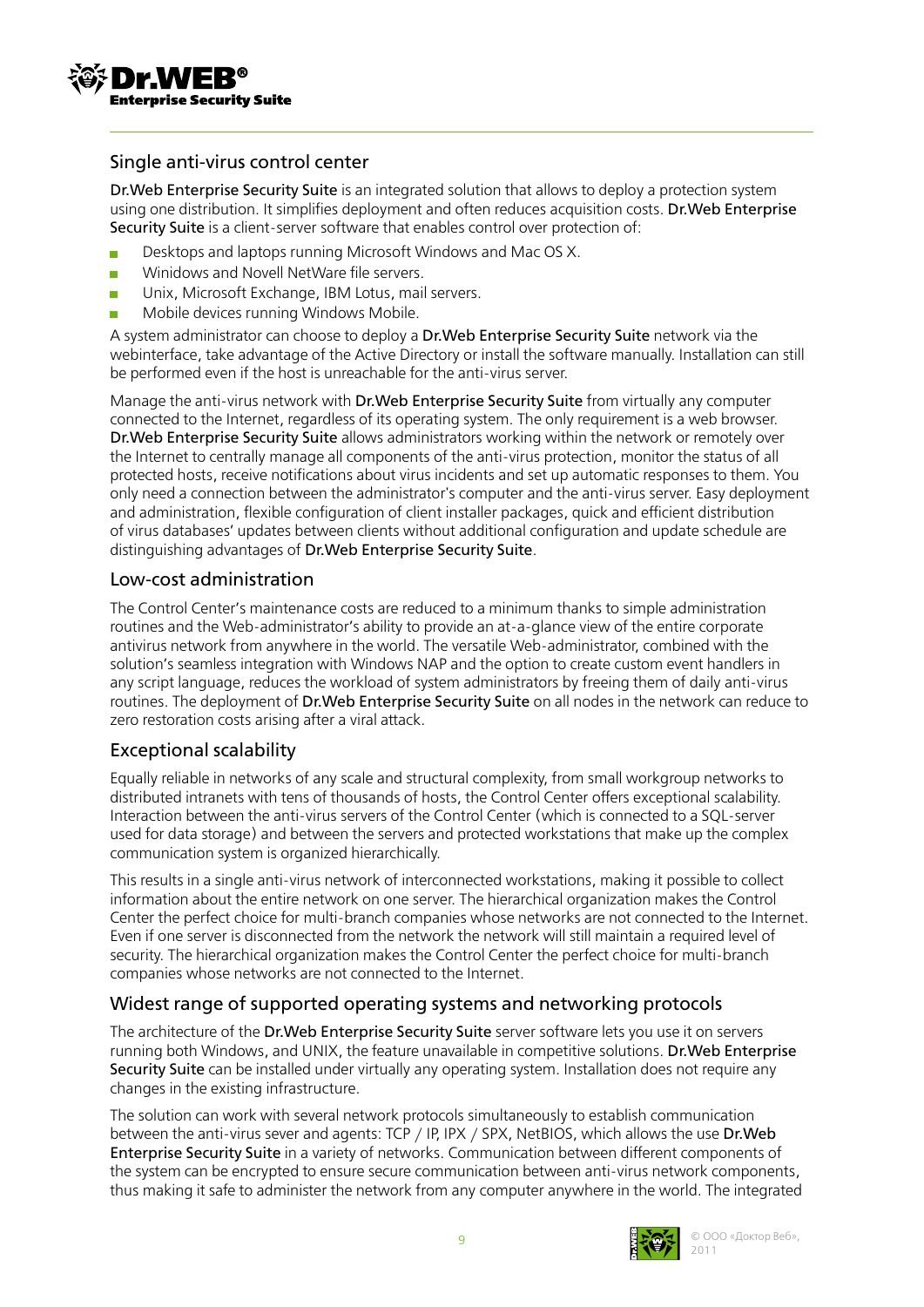**Enterprise Security Suite** 

backup routines guarantee that operation of Dr.Web Enterprise Security Suite will be restored even after a server crash.

The operation of a Dr.Web anti-virus network is completely transparent. An administration audit log records all installation and configuration activities. All components can record their activities in separate log files with customized verbosity, and all file operations performed by the anti-virus software are reflected in the statistics. A notification system informs administrators about problems in the network. Such notifications can be displayed by the Web-administrator or sent via e-mail.

## Key features

The key features of Dr.Web Enterprise Security Suite:

- Comprehensive protection of workstations from most known threats powered by the built-in antivirus, anti-spam, firewall and office control Support of Windows and Unix server platform, simple installation procedure and reliable protection Minimal TCO Centraliy managed end-point security for the entire network: PCs, mail, file and application servers, including terminal servers.
- Support of 32- and 64-bit operating systems.  $\mathcal{C}^{\mathcal{A}}$
- Installation of the agent software onto an infected machine and a high probability of its successful curing.
- A small-sized engine featuring the latest technologies guarantees minimal usage of workstation and  $\overline{\mathcal{C}}$ server resources.
- Efficiently detects threats including future viruses Flexible traffic scan settings allow to choose appli- $\mathbf{r}$ cations that will be allowed or prohibited to access local and Internet resources Protection of information from unauthorized access and occasional damage: Dr.Web Enterprise Security Suite scans files and traffic for viruses and spam and is also capable of blocking access to local resources including directories and removable data storage devices.
- Scanburst: Dr.Web Enterprise Security Suite can improve scanning speed by 30% by utilizing capa- $\overline{\phantom{a}}$ bilities of modern computers.
- Administration of the entire anti-virus network infrastructure through a single control center from  $\mathcal{L}$ any computer.
- Facilitates the implementation of individual security policies for a company or for groups of em- $\sim$ ployees which makes Dr.Web Enterprise Security Suite a perfect choice for companies with high security requirements and multi-affiliate organizations.
- Configurable security policies for any type of user, including mobile users, and for any workstation  $\mathcal{C}^{\mathcal{A}}$ to ensure up-to-date, 24-hour protection Prevents settings' modification by users Protects networks isolated from the Internet Several installation methods – Active Directory policies, launch scripts and the built-in remote installation procedure. Installation can still be performed even if the host is unreachable for an anti-virus server.
- Support of a wide range of DBMSs; Dr.Web Enterprise Security Suite can work both with internal and an external database. An anti-virus server works equally well with Oracle, PostgreSQL, Microsoft SQL Server Compact Edition or any other DBMS that supports SQL-92 over ODBC.
- Custom event handlers written in any script language provide direct access to Dr.Web Enterprise  $\mathcal{C}^{\mathcal{A}}$ Security Suite's internal interfaces simultaneously supports several network protocols (TCP/IP including IPV6, IPX/SPX, NetBIOS) allowing the anti-virus network to be deployed using an existing network infrastructure.
- Administration from any machine over the Internet or from inside the local network, easy-to-use Ħ software controls and powerful hosts search allow an administrator to provide reliable security with little effort.
- Powerful self-protection system preventing attempts of malicious programs to disrupt operation of  $\overline{\phantom{a}}$ the solution.
- Customizable list of product components for updating and version upgrade control, enabling ad-T. ministrators to distribute only those updates that are necessary and have been tested in the network Hierarchical organization of the protection system and collection of overall network statistics on one server.
- Dr.Web Enterprise Security Suite is certified by FSTEC and FSB and therefore can be used in net- $\mathcal{C}^{\mathcal{A}}$ works with high security requirements.

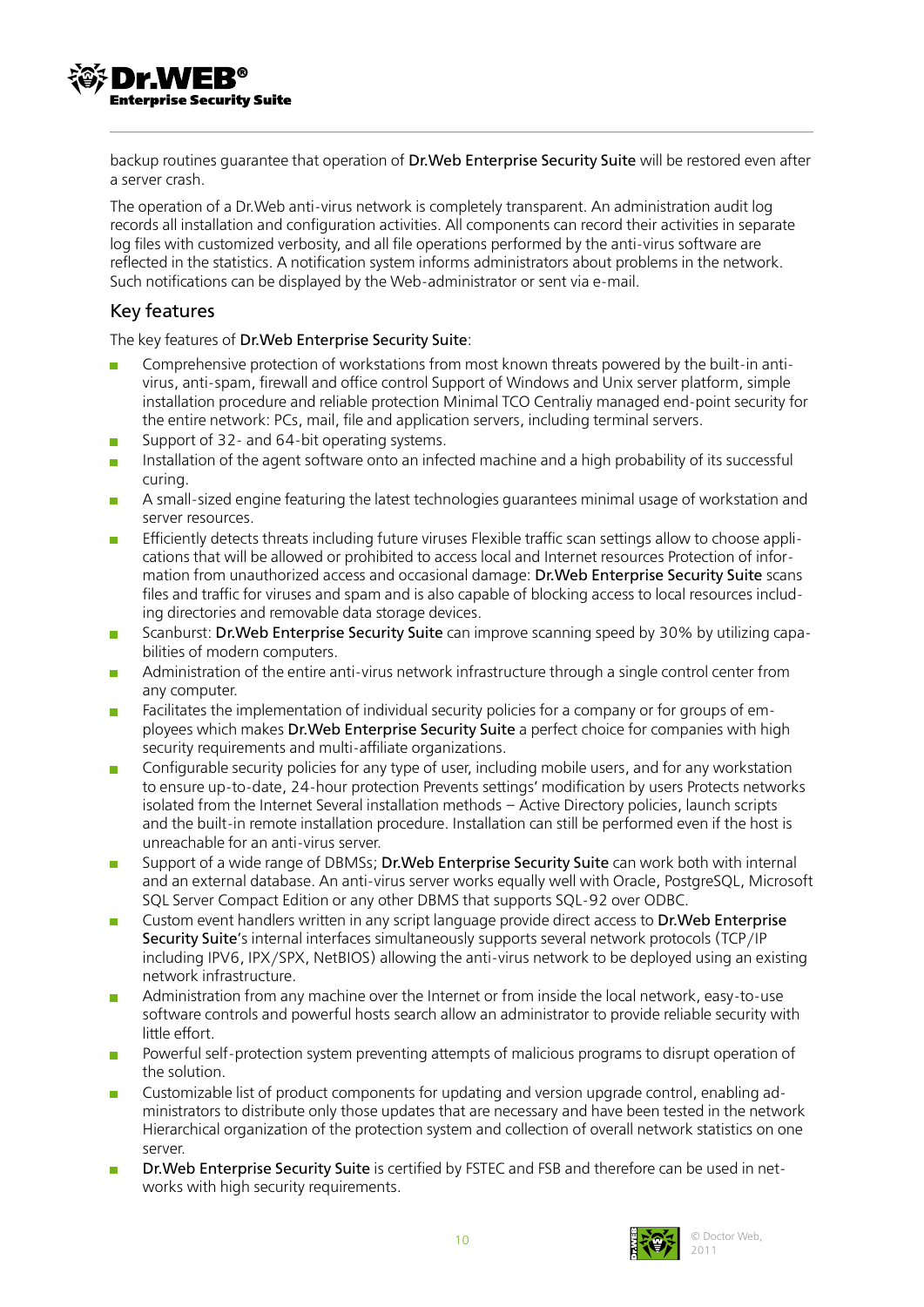

#### With Dr.Web Enterprise Security Suite you can:

- Ensure comprehensive protection against existing threats.  $\overline{\phantom{a}}$
- Increase the employee productivity.  $\overline{\phantom{a}}$
- Reduce non-core expenses.  $\overline{\phantom{a}}$
- Uphold the company's reputation. **D**
- Save local traffic.  $\overline{\phantom{a}}$
- Install the software on the day of purchase.  $\overline{\phantom{a}}$

#### System requirements

|                         | Server                                                                                                                                                                                                                                                                                                                                                                                                                                                         | Control system                                                                                                                                                                                                                                                                                                                                                                                                                                                                                                             | Administration agent                                                                                                                                                                                                                                                                                                                                                                                                                                                                                                                                                     |
|-------------------------|----------------------------------------------------------------------------------------------------------------------------------------------------------------------------------------------------------------------------------------------------------------------------------------------------------------------------------------------------------------------------------------------------------------------------------------------------------------|----------------------------------------------------------------------------------------------------------------------------------------------------------------------------------------------------------------------------------------------------------------------------------------------------------------------------------------------------------------------------------------------------------------------------------------------------------------------------------------------------------------------------|--------------------------------------------------------------------------------------------------------------------------------------------------------------------------------------------------------------------------------------------------------------------------------------------------------------------------------------------------------------------------------------------------------------------------------------------------------------------------------------------------------------------------------------------------------------------------|
| Dr.Web                  | Intel ® Pentium ® III CPU<br>667 MHz or higher<br>$\blacksquare$ 512 MB RAM<br>$\blacksquare$ up to 20 GB of hard disk<br>space<br>Windows 2000 and later,<br>Linux, FreeBSD or Solaris.                                                                                                                                                                                                                                                                       | Internet Explorer 7 or greater or<br>Mozilla Firefox 3.0 and later.                                                                                                                                                                                                                                                                                                                                                                                                                                                        | Intel ® Pentium ® IV CPU 1,6 GHz or higher;<br>512 MB RAM<br>m.<br>180 MB hard disk space<br>m.<br>Windows 98 and above * (both 32 - and 64-bit<br>systems), UNIX (Linux, FreeBSD, Solaris), Windows<br>Mobile, Novell NetWare.                                                                                                                                                                                                                                                                                                                                          |
| <b>McAfee</b>           | 500 MB Free disk space<br>minimum (first-time instal-<br>lation); 1GB minimum<br>(upgrade); 2GB recom-<br>mended.<br>512 MB available RAM;<br>1GB recommended.<br>Intel Pentium II-class or<br>higher; 450 MHZ or higher.<br>Windows 2000 Server/Ad-<br>vanced Server SP3 or later<br>Windows Server 2003<br>Standard/Enterprise/Web<br>SP1 or later.<br>Microsoft Internet Explorer<br>6.0 SP1 or later.<br>SQL Server 2005<br><b>MSDE 2000</b><br>■ SQL 2000 | Microsoft Internet Explorer 6.0<br>with SP1 or later.                                                                                                                                                                                                                                                                                                                                                                                                                                                                      | $\blacksquare$ 540 KB RAM.<br>Intel Pentium 166 MHZ or higher<br>120 MB free disk space<br>Ceta Microsoft or Novell NetWare (TCP/IP)<br>ePolicy Orchestrator are supported:<br>Citrix Metaframe XP/1.8 for Windows.<br>Microsoft Cluster Server (MSCS) is supported<br>• Operating system<br>Windows 2000 with SP1, 2, 3, or 4.<br>Windows NT 4.0 with SP4, 5, 6, or 6a.<br>Windows Server 2003<br>Windows XP SP<br>Windows Vista<br>Linux Red Hat Enterprise<br>■ Solaris 8, 9, 10<br>Macintash (before Leopard)<br>Linux (for use with Linux Shield)<br>Novell NetWare |
| <b>Kaspersky</b><br>Lab | Microsoft Data Access Com-<br>ponents (MDAC) version<br>2.8 or higher<br>MSDE 2000 SP3 or Mst<br>SQL Server 2000 SP 31 and<br>above or MySQL version<br>5.0.32, or Microsoft SQL<br>2005 and higher or Micro-<br>soft SQL 2005 Express and<br>higher<br>Windows 2000 SP 1 and<br>later; Windows XP Profes-<br>sional/64 SP 1 or higher;<br>Windows Vista/64<br>Intel Pentium III 800 MHz or<br>higher 128 MB RAM<br>400 MB disk space.                         | Microsoft Windows 2000 SP1<br>and later; Microsoft Windows<br>XP Professional SP1 and later;<br>Microsoft Windows XP Home<br>Edition SP1 and later; Microsoft<br>Windows XP Professional x64<br>and later; Microsoft Windows<br>Server 2003 and later; Micro-<br>soft Windows Server 2003 x64<br>and later; Microsoft Windows<br>NT4 SP6a and later; Microsoft<br>Windows Vista/64<br>Microsoft Management Con-<br>sole version 1.2 and later<br>Intel Pentium II 400 MHz and<br>later 64 MB RAM<br>■ 10 MB of disk space. | ■ Microsoft Windows 98; Microsoft Windows ME;<br>Microsoft Windows 2000 SP1 and later Microsoft<br>Windows NT4 SP6a or higher; Microsoft Windows<br>XP Professional/64 SP1 or later, Microsoft Windows<br>Server 2003/64 and above; Microsoft Windows<br>Vista/64, Novell NetWare 6 SP3 and above; Novell<br>NetWare 6.5 SP3 or higher<br>Intel Pentium 233 MHz or faster 32 MB RAM<br>10 MB of disk space.                                                                                                                                                              |
| <b>Eset</b>             | OS Windows: NT4, 2000, XP,<br>2003, Vista и 2008.                                                                                                                                                                                                                                                                                                                                                                                                              |                                                                                                                                                                                                                                                                                                                                                                                                                                                                                                                            | administrative share ADMIN<br>• Clients can respond to PING-queries<br>There are administrator login and password on client<br>machines<br>the Simple File Sharing service is disabled<br>Server, Remote Registry and Files and printer sharing<br>services are running.                                                                                                                                                                                                                                                                                                 |

\* SpIDer Gate, SelfPROtect, Firewall, Office control and Dr.Web for Outlook work under Windows 2000 (SP4) and later.